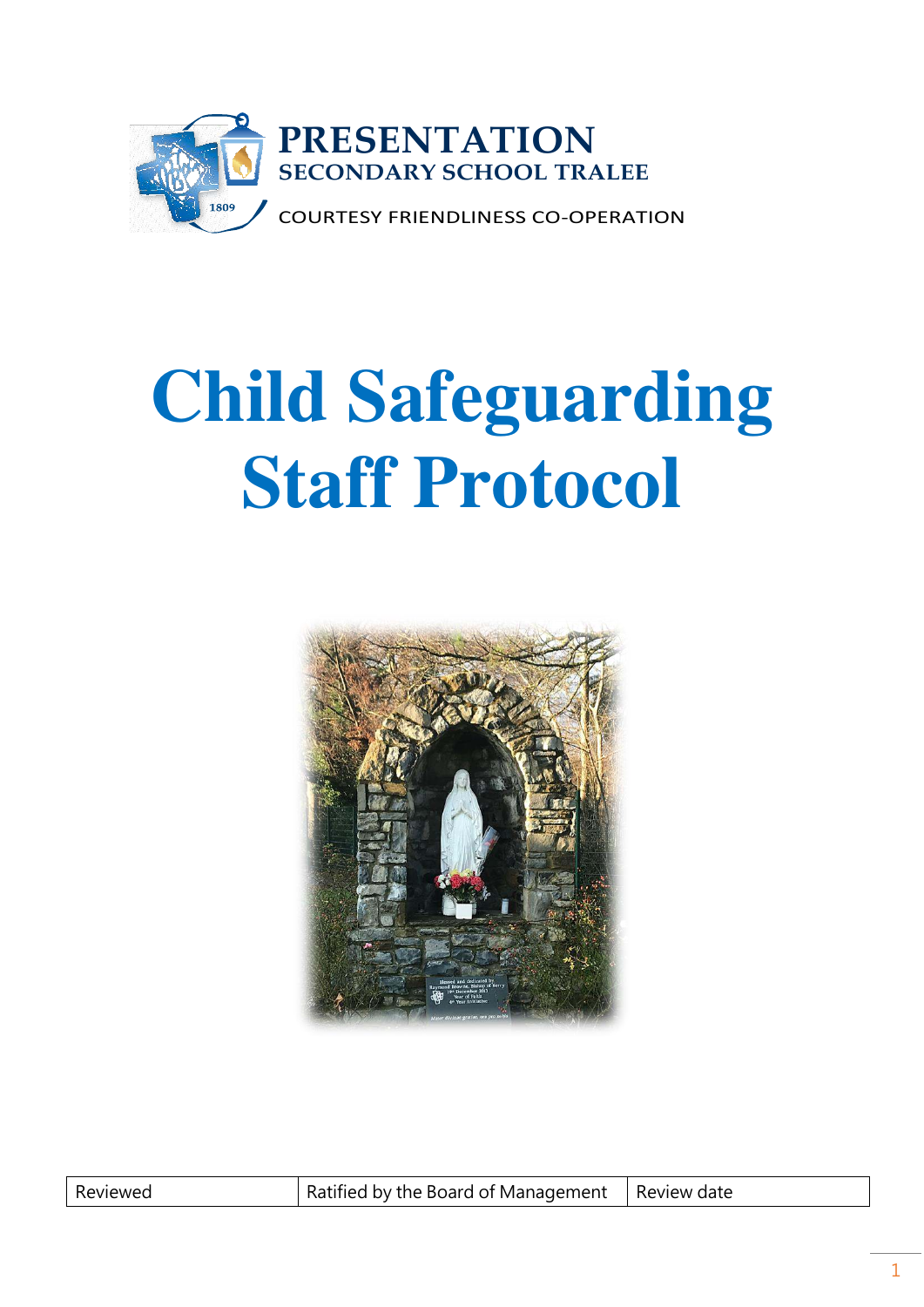| February 2019 | February 2019  | April 2021 |
|---------------|----------------|------------|
| Sept 2021     | September 2021 |            |

#### I.*Being Informed and Compliant*

It is the duty and responsibility of all persons working in Presentation Secondary School Tralee to be informed of their legal obligations towards safeguarding children.

The following documents are on the shared staff drive, have been emailed to staff and are freely available online;



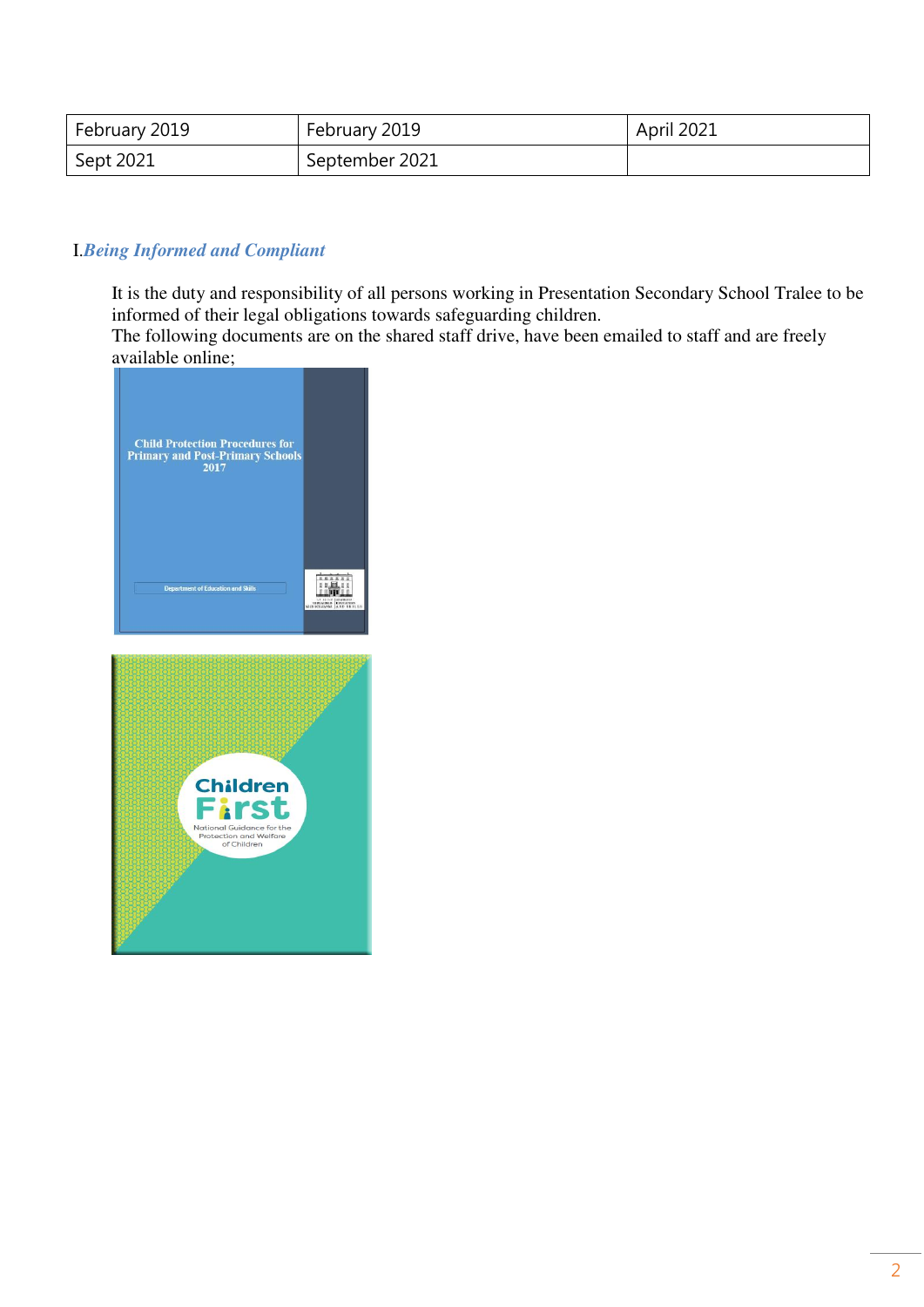

CL 0081/2017

Staff will be offered continuous professional development in this area from time to time, however all adults working in Presentation Secondary School Tralee are expected to be compliant with the requirements set out in the legalisation, guidelines and circular letter as above.

A free online course is available<http://childrenfirstuniversal.hseland.ie/programme> This course is certified and takes about 90 mins to complete

# II.*Initial disclosures/observations*

If you observe something that gives you cause for concern then you are required to bring the matter to the attention of the school DLP. You may then be asked to fill out a child safeguarding referral booklet. Where you have genuine concerns; you may wish to fill out the referral booklet whether you have spoken to the DLP or not.

If you are approached by a student(s) with a concern about themselves or others you will need to fill out a referral booklet.

Please note during the initial disclosure;

Do –Take the disclosure in a quiet space where the student(s) are unlikely to be overheard or disrupted Do -Inform the student that you cannot give them a promise of confidentiality

Do - Listen while the child speaks

Do - Keep a record of the details as they were told to you either during the disclosure with the student's permission or immediately afterwards

Do -Report immediately to the DLP who will advise and support you on the next steps of the process Do not - ask leading questions e.g. did he hit you in the face as well as the back of your head?

Do not - investigate further e.g. do you think he has done it before?

Do not - form opinions e.g. I'm not sure/ I thought/ it seemed to me

Do not – promise the student an immediate/definite outcome

*Please bear in mind at all times that your role is to report not to investigate*

Suggested Confidentiality Request Response**:**

*"You can tell me anything that you need to tell but there are some things that I cannot legally keep to myself. If you tell me that you or any other person is in danger or at risk of being hurt or abused in any way or if you inform me of a crime, I will have to discuss it with Ms Kelly or Ms O Connell. Do you understand?"*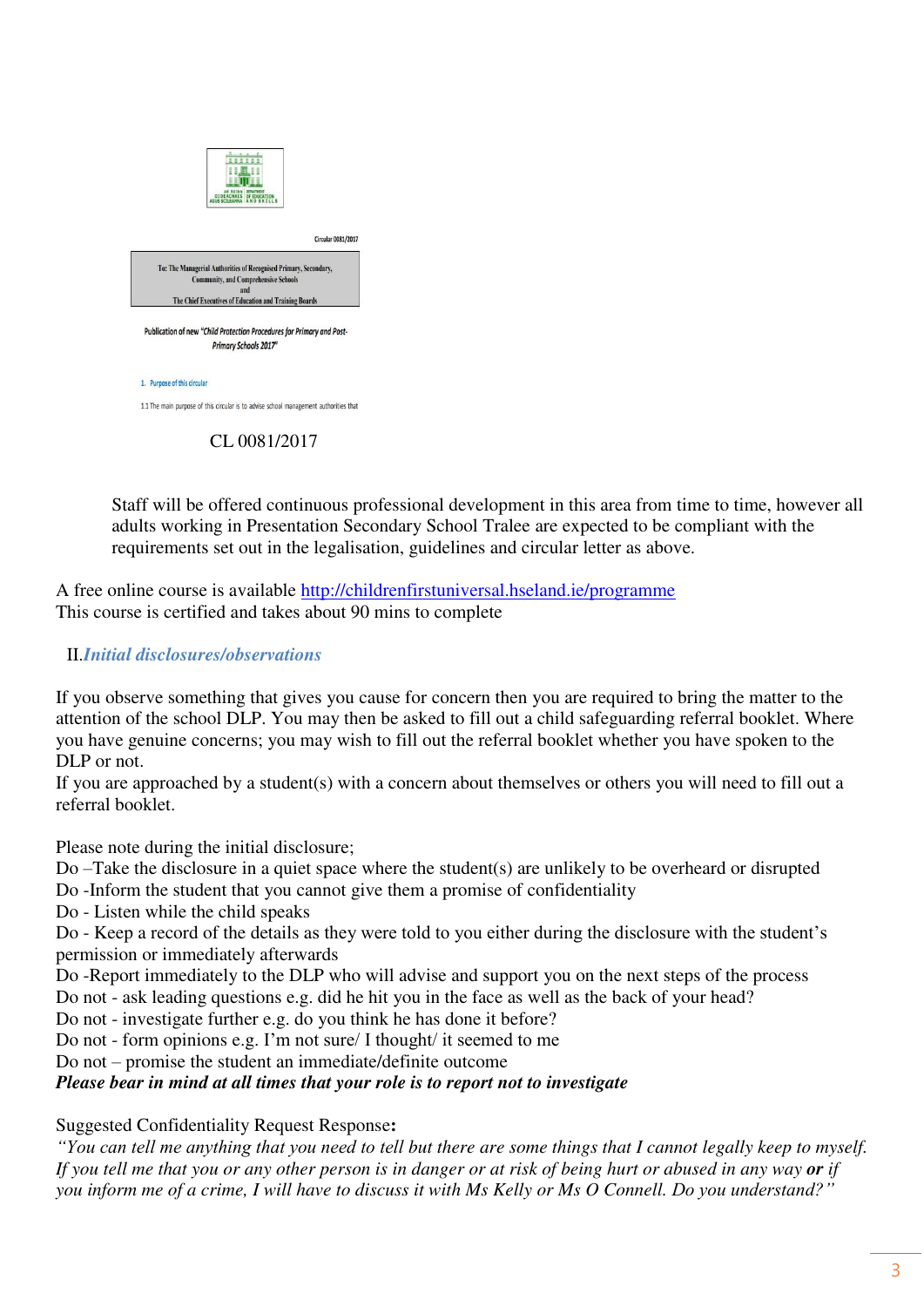### III.*Reporting – Joint reporting*

After an observation or disclosure, you are **required** to bring the matter to the attention of the Designated Liaison Person (DLP) – Chrissie Kelly- as promptly as possible. If the DLP is not in the building, then the matter must be brought to the attention of the Deputy DLP – Sheila O Connell.

Where neither the DLP nor DDLP are in the school call the DLP/DDLP. If you are leaving a message, please state clearly that it is a Child Safeguarding matter.

If the concern raised by a child involves a teacher, the DLP will investigate the matter. If a concern is raised about the DLP than the matter will be referred to the Chairperson of the Board of Management.

After discussion with the DLP you may be asked to fill out child safeguarding referral booklet.

Where teachers have information that reaches a threshold of harm then they are required to make a report to TUSLA.

In this school this obligation will be satisfied by the process of **joint reporting.** If the DLP and the registered teacher both agree that the concern is at or above the defined threshold of harm at which a mandated report must be made, the concern shall, as soon as practicable, be submitted as a mandated report to Tusla jointly by the DLP and the registered teacher concerned using the Tusla report form.

Teachers should only make a separate report if the threshold of harm has been reached and a joint report has not been made. A registered teacher who makes a mandated report to Tusla jointly with the DLP meets his or her statutory obligation to report to Tusla under the Children First Act 2015.

# *Confidentiality*

All information regarding concerns of possible child abuse or neglect should be shared only on a "need to know" basis in the interests of the child. The test is whether or not the person has any legitimate involvement or role in dealing with the issue. The assurance of confidentiality should not be given to a third party who imparts information.

However, giving information to those who need to have that information, for the protection of a child who may have been, is being, or is at risk of being abused or neglected is not a breach of confidentiality. In that regard School Care and Student Support Teams have a key role to play in promoting student welfare and monitoring students who may be at risk.

Please be aware that any Information shared by TUSLA with a mandated person after TUSLA accept a referral is subject to the following level of confidentiality:

'All school personnel should be aware that section 17 of the Children First Act, 2015 makes it an offence for a person to disclose information to a third party which has been shared by Tusla during the course of an assessment arising from a mandated report, save in accordance with law, or unless Tusla has given that person written authorisation to do so. Failure to comply with this section of the Act is an offence liable to a fine or imprisonment for up to six months or both.'

#### *Report Writing*

When writing reports in Section A of the child safeguarding referral booklet;

Do – Keep your account factual and brief - mention observable facts only rather that opinion, supposition or conclusion e.g. say student x was crying not Students x was upset

Do - include the actual words spoken by the child where possible

 $Do$  – remember that the formal report has legal status and may be used in subsequent investigations

# IV.*Non – Reporting*

# **1) Professional**

Children First National Guidance 2017 provides that Tusla may: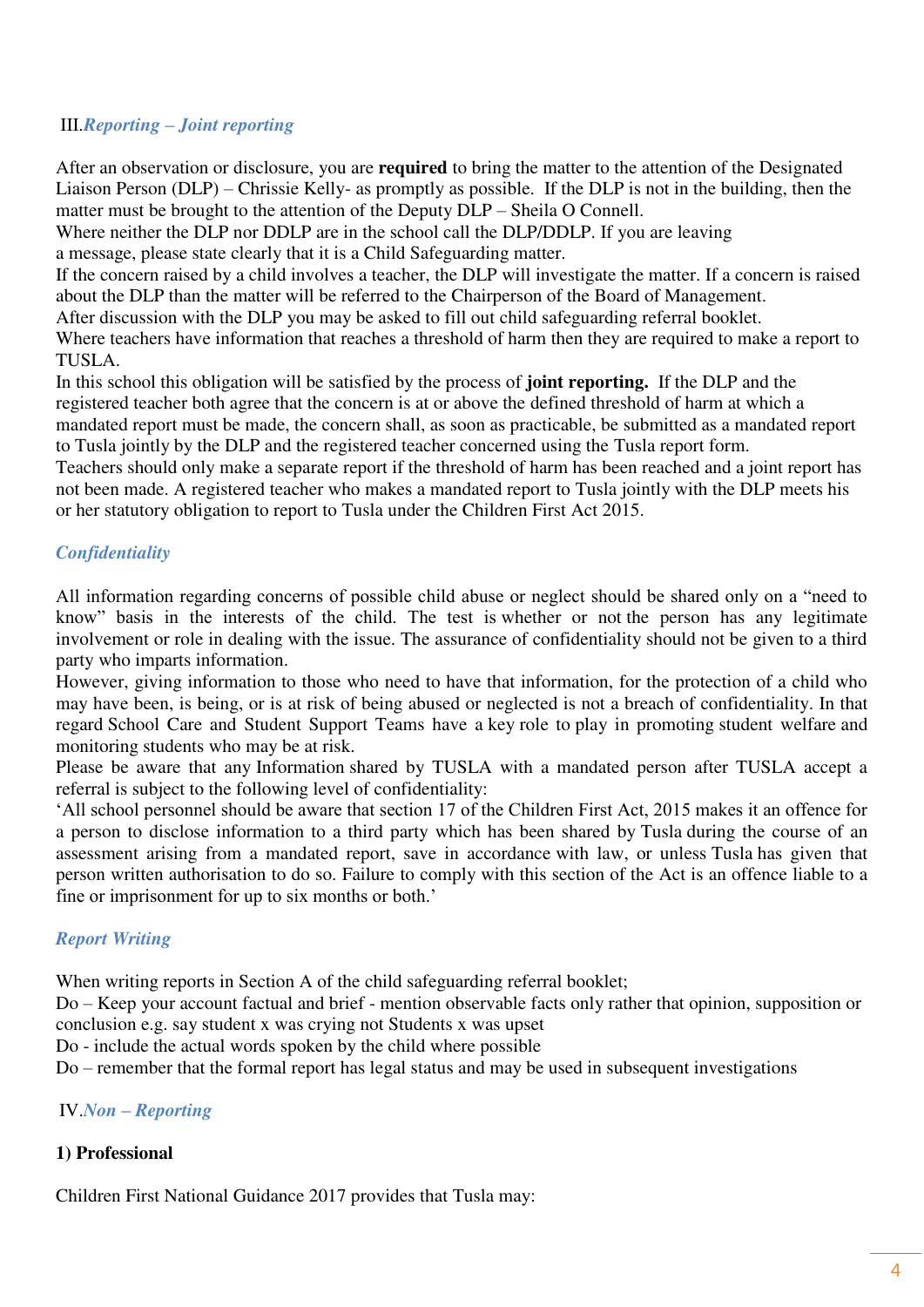(a) make a complaint about the registered teacher under the Fitness to Teach provisions of the Teaching Council Acts 2001 to 2015.

(b) pass information regarding the failure to make a report to the National Vetting Bureau of An Garda Síochána. This information could potentially be disclosed to current or future employers when the registered teacher is next Garda vetted.

### **2) Criminal Offences**

i.DES CP Procedures 1.3.4 Criminal Justice Act 2006 – Reckless Endangerment

Section 176 of the Act created an offence of reckless endangerment of children. This offence may be committed by a person, who has authority or control over a child or an abuser, who intentionally or recklessly endangers the child by:

a) causing or permitting the child to be placed or left in a situation that creates a substantial risk to the child of being a victim of serious harm or sexual abuse or

b) failing to take reasonable steps to protect a child from such a risk while knowing that the child is in such a situation.

ii. DES CP Procedures, 1.3.6 Criminal Justice (Withholding of Information on Offences against Children and Vulnerable Persons) Act 2012

Under this Act it is a criminal offence to withhold information about a serious offence, including a sexual offence, against a person under 18 years or a vulnerable person. The offence arises where a person knows or believes that a specified offence has been committed against a child or vulnerable person and he or she has information which would help arrest, prosecute or convict another person for that offence, but fails, without reasonable excuse, to disclose that information as soon as it is practicable to do so to a member of An Garda Síochána.

The reporting obligations under the Criminal Justice (Withholding of Information on Offences against Children and Vulnerable Persons) Act 2012 are in addition to the reporting obligations under Children First National Guidance 2017 and the Children First Act, 2015.

#### **3. Employment**

DES CP 2017: 9.5.9 It should also be noted that failure by any member of school personnel to report a matter to Tusla where advised by Tusla to do so or to otherwise fail to comply with these procedures, is a disciplinary matter to be reported to and dealt with separately by the employer in accordance with the relevant disciplinary procedures.

\*Please note - Failure to follow up on a report is subject to the same sanctions as non-reporting.

#### V.*Protection when Reporting*

1.3.3 Protections for Persons Reporting Child Abuse Act 1998

This Act protects a person making a report of suspected child abuse to designated officers of Tusla or of the Health Service Executive (HSE) or to members of An Garda Síochána as long as the report is made in good faith and is not malicious.

There are sanctions for malicious reporting.

#### VI.*Mandated Assisting*

Tusla may request a mandated person to provide any necessary and proportionate information and assistance to aid Tusla in assessing the risk to a child arising from a mandated report. A mandated person must comply with this request, regardless of who made the mandated report.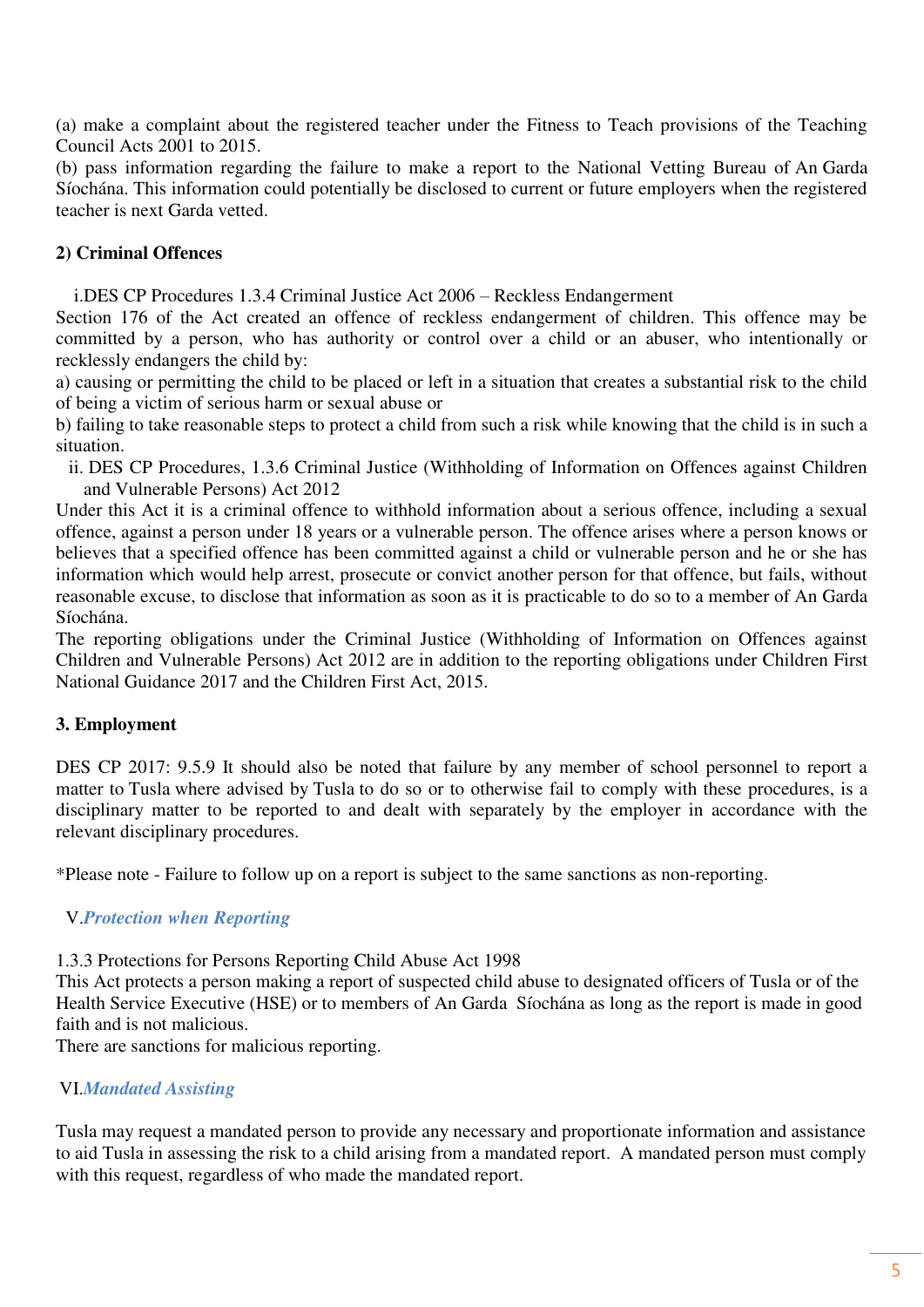Tusla accepts the time limitations and pressures on other professionals and will use mandated assisting only when necessary and only to the extent needed by each specific case. Mandated assistance may include a request to supply further information over the phone, produce a verbal or written report or attend a meeting.

# *Child Protection Procedures for Primary and Post-Primary Schools 2017*

It is important to deal with any allegation of abuse or neglect in a sensitive and competent way through listening to and facilitating the child to tell about the problem, **rather than interviewing the child about details of what happened**.

Disclosures of abuse must be dealt with sensitively and professionally. The following approach is suggested as best practice for dealing with these disclosures:

- React calmly
- Listen carefully and attentively
- Take the child seriously
- Reassure the child that they have taken the right action in talking to you
- Do not promise to keep anything secret
- Ask questions for clarification only. Do not ask leading questions
- Check back with the child that what you have heard is correct and understood
- Do not express any opinions about the alleged abuser
- Ensure that the child understands the procedures that will follow
- Make a written record of the conversation as soon as possible, in as much detail as possible

• Treat the information confidentially, subject to the requirements of the Children First National Guidance 2017 and relevant legislation

The duty of the recipient of such information is to follow the reporting requirements outlined. **It must always be remembered that school personnel have a supportive, not an investigative role**.

# *Criteria for mandated reporting: threshold of harm*

4.3.1 Under the Children First Act, 2015 registered teachers as mandated persons are required to report to Tusla any knowledge, belief or reasonable grounds to suspect that a child has been harmed, is being harmed, or is at risk of being harmed. The Act defines harm as assault, ill-treatment, neglect or sexual abuse, and covers single and multiple instances. The four types of abuse are described in chapter 2 of these procedures. The threshold of harm for each category of abuse at which registered teachers as mandated persons have a statutory obligation to report concerns is set out in chapter 3 of Children First National Guidance 2017, and is outlined below.

#### 4.3.2 Neglect

Neglect is defined as "to deprive the child of adequate food, warmth, clothing, hygiene, supervision, safety or medical care". The threshold of harm, at which a registered teacher as a mandated person has a statutory obligation to report to Tusla under the Children First Act, 2015 is reached when he or she knows, believes or has reasonable grounds to suspect that a child's needs have been neglected, are being neglected, or are at risk of being neglected to the point where the child's health, development or welfare have been or are being seriously affected, or are likely to be seriously affected.

#### 4.3.3 Emotional abuse/ill-treatment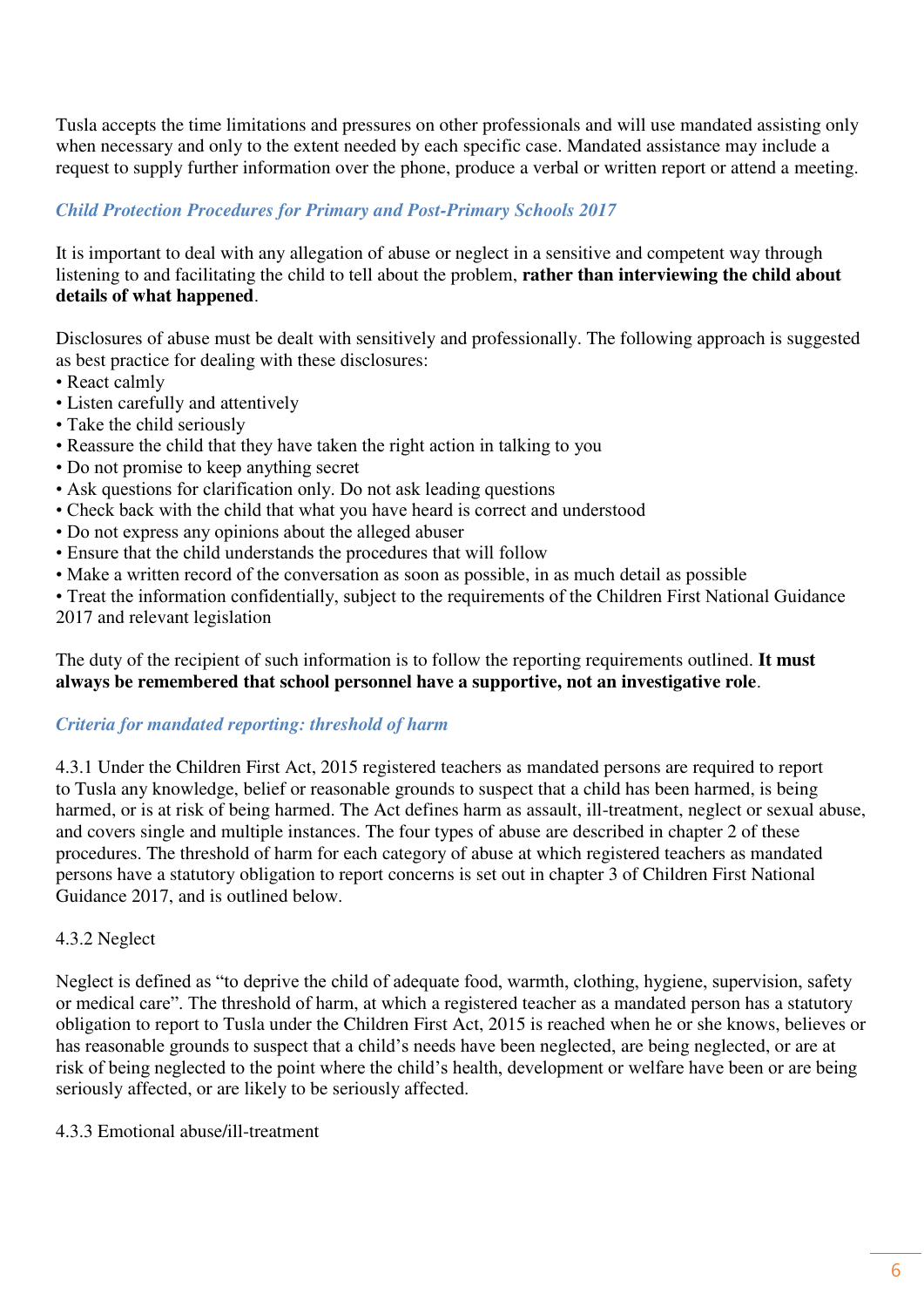Ill-treatment is defined as: "to abandon or cruelly treat the child, or to cause or procure or allow the child to be abandoned or cruelly treated". Emotional abuse is covered in the definition of ill-treatment used in the Children First Act, 2015.

The threshold of harm, at which a registered teacher as a mandated person has a statutory obligation to report to Tusla under the Children First Act, 2015 is reached when he or she knows, believes or has reasonable grounds to suspect that a child has been, is being or is at risk of being ill-treated to the point where the child's health, development or welfare have been or are being seriously affected, or are likely to be seriously affected.

#### 4.3.4 Physical Abuse

Physical abuse is covered in the references to assault in the Children First Act, 2015. The threshold of harm, at which a registered teacher as a mandated person has a statutory obligation to report to Tusla under the Children First Act, 2015 is reached when he or she knows, believes or has reasonable grounds to suspect that a child has been, is being or is at risk of being assaulted and that as a result the child's health, development or welfare have been or are being seriously affected, or are likely to be seriously affected.

#### 4.3.5 Sexual Abuse

A registered teacher as a mandated person who knows, believes or has reasonable grounds to suspect that a child has been, is being, or is at risk of being sexually abused has a statutory obligation to report this to Tusla under the Children First Act, 2015. Such reports shall be made in accordance with the reporting requirements outlined in chapter 5 of these procedures.

Sexual abuse to be reported under the Children First Act, 2015 [as amended by section 55 of the Criminal Law (Sexual Offences) Act 2017] is defined as an offence against the child, as listed in Schedule 3 of the Children First Act, 2015.

A full list of relevant offences against the child which are considered sexual abuse is set out at Appendix 3 of the Children First National Guidance 2017 and in appendix 2 to these procedures.

Important note: As all sexual abuse falls within the category of seriously affecting a child's health welfare or development, all concerns about sexual abuse must be submitted as a mandated report to Tusla. There is one exception which deals with certain sexual activity between older teenagers which is outlined in section 4.7 of these procedures.

#### *What is the threshold for making a mandated report?*

As a mandated person, under the legislation you are required to report any knowledge, belief, or reasonable suspicion that a child has been harmed, is being harmed, or is at risk of being harmed, to the Authorised Person within Tusla.

#### *Definition of Harm:*

The threshold of harm for each category of abuse at which mandated persons have a legal obligation to report concerns is outlined below.

"Harm" means, in relation to a child:

(a) assault, ill-treatment or neglect of the child in a manner that seriously affects or is likely to seriously affect the child's health, development or welfare, or

(b) sexual abuse of the child

For the period of distance / blended learning, all of the obligations entailed in this policy apply for both